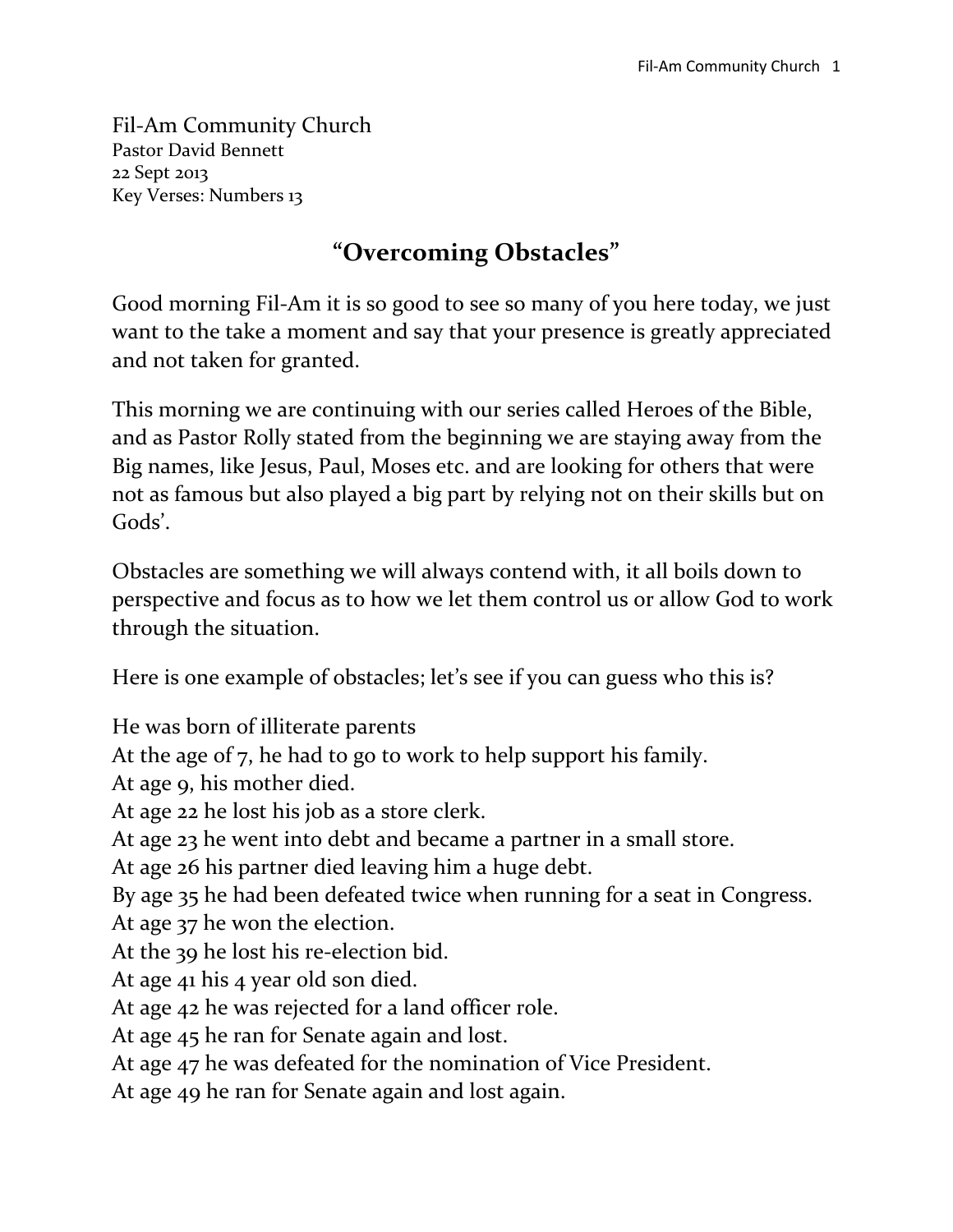At age 51 he was elected President of the United States. During his second term of office he was assassinated, however his name lives on among the greatest in U.S. History. His name was (Abraham Lincoln)

This morning we are going to look back into the Old Testament to the book of Numbers, where we find the people of God have been freed from the bondage of slavery and led them out of the land of Egypt with many signs and wonders. Just to mention a few he parted the red sea and allowed the fleeing Israelites to escape the Pharos army, and then closed the sea on the advancing army. He led them with a pillar of fire at night and a cloud of dust in the day; he fed them daily with Manna from heaven, and brought water from rocks to sustain them.

These people not only knew of God they could see and feel his presence among them daily.

And yet with all this proof that their God was present there were Obstacles in their way.

One of the tools that Satan has much victory with is the tool of **obstacles**.

Webster Dictionary defines obstacles as to stand in the way of or to stand in front of, to impede progress.

How many obstacles have you faced this past week? Those things that impeded your progress with the Lord, it steals our blessings, as we shift our focus on the Obstacle rather than the outcome, or the opportunity.

We let obstacles block our view of God.

Charles Stanley said, "In reality, if God has called us to do something, the only hindrance is **between our temples**."

God has already planned a way around or thru the obstacle that is in the way of doing his will. When we give in to fear and refuse to move forward we miss out on the **great reward** found in God's will.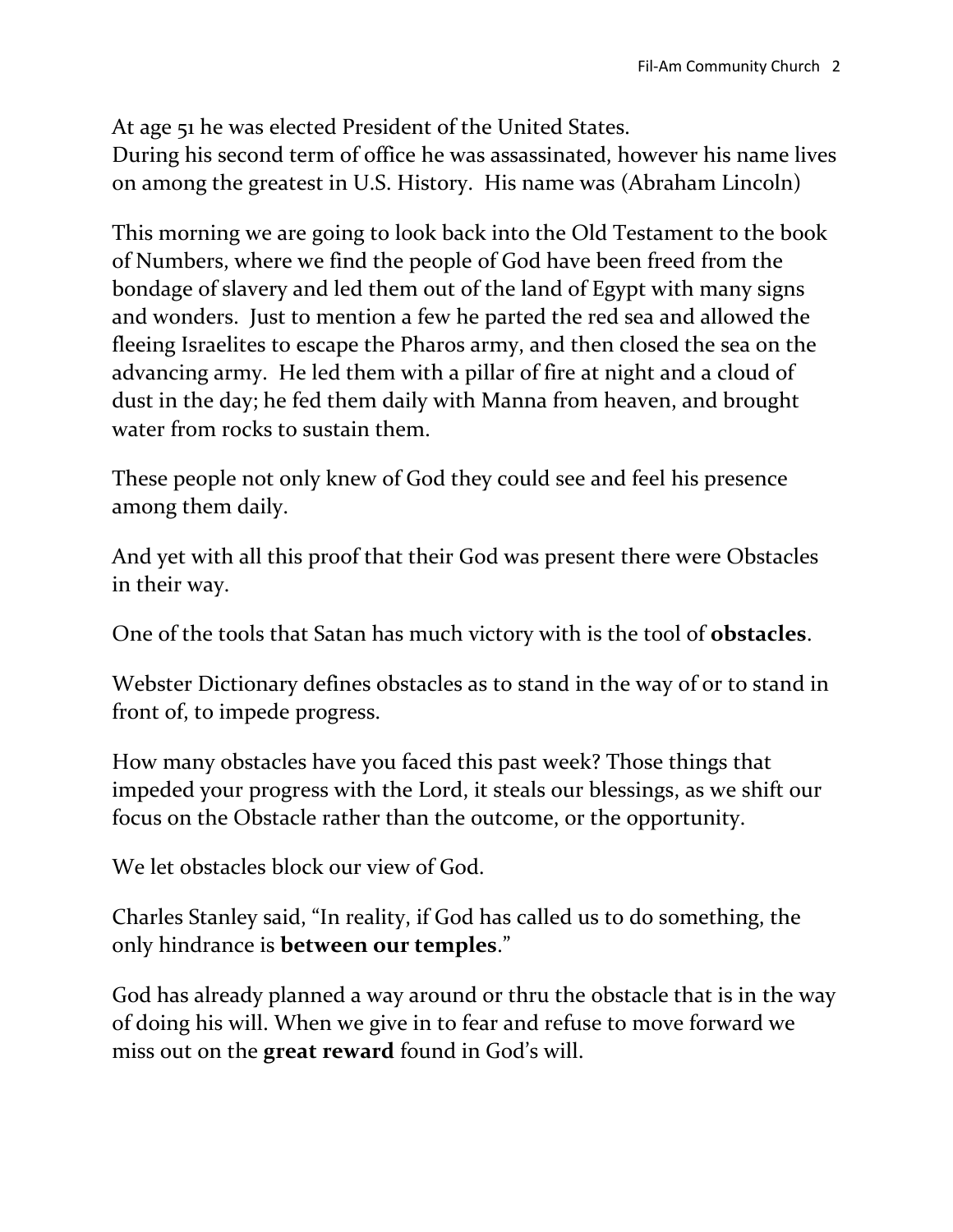## **I. Obstacles are Allowed to increase our Focus on God's Promises**

Let us first look back and see what God told Abraham about the promise land.

#### **Gen. 12:1-3, 7-** God told this to Abraham

*<sup>1</sup>Now the LORD said to Abram, "Go forth from your country, And from your relatives And from your father's house, To the land which I will show you; <sup>2</sup>And I will make you a great nation, And I will bless you, And make your name great; And so you shall be a blessing; <sup>3</sup>And I will bless those who bless you, And the one who curses you I will curse. And in you all the families of the earth will be blessed."* 

*7 The LORD appeared to Abram and said, "To your descendants I will give this land."* 

Now we fast forward to present time, and Moses sends in 12 spies into the land to scout it out prior to occupying the land.

Spies are chosen and commissioned.

Numbers 13:1-3

*1 Then the LORD spoke to Moses saying, <sup>2</sup> "Send out for yourself men so that they may spy out the land of Canaan, which I am going to give to the sons of Israel; you shall send a man from each of their fathers' tribes, everyone a leader among them." <sup>3</sup> So Moses sent them from the wilderness of Paran at the command of the LORD, all of them men who were heads of the sons of Israel.*

- $\checkmark$  Send men to spy out the land of Canaan: These men were on a reconnaissance mission; to observe the land of Canaan and bring back a report to the nation.
- $\checkmark$  From each tribe of their fathers you shall send a man, a leader from among you.

Look at the report the spies gave upon returning; Numbers 13: 25-29

<sup>25</sup>*When they returned from spying out the land, at the end of forty days, <sup>26</sup> they proceeded to come to Moses and Aaron and to all the congregation of the sons of Israel in the wilderness of Paran, at Kadesh; and they brought back word to*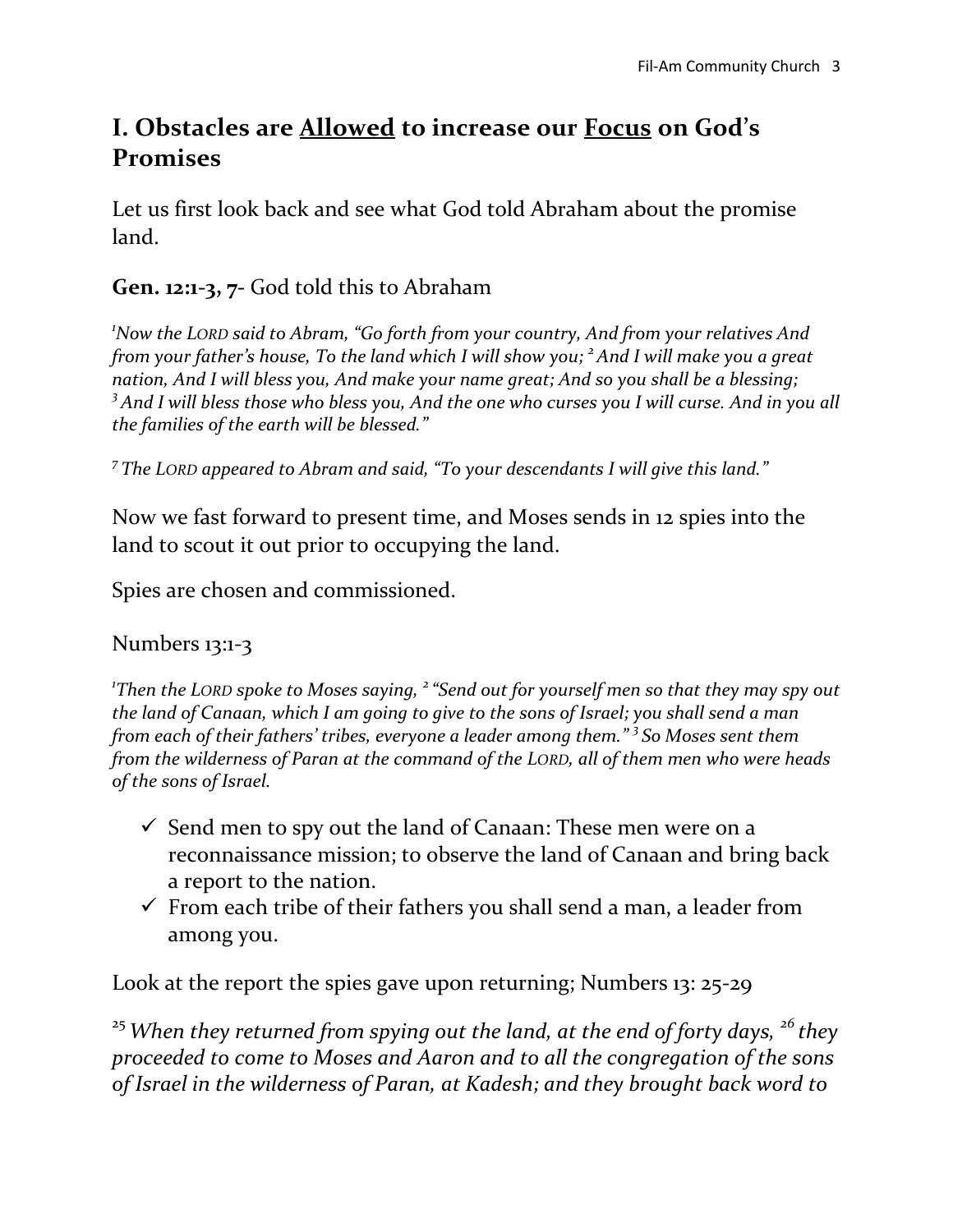*them and to all the congregation and showed them the fruit of the land. <sup>27</sup> Thus they told him, and said, "We went in to the land where you sent us; and it certainly does flow with milk and honey, and this is its fruit. <sup>28</sup> Nevertheless, the people who live in the land are strong, and the cities are fortified and very large; and moreover, we saw the descendants of Anak there. <sup>29</sup>Amalek is living in the land of the Negev and the Hittites and the Jebusites and the Amorites are living in the hill country, and the Canaanites are living by the sea and by the side of the Jordan."*

- We went to the land where *you* sent us- They seemed to sense they were more on a mission from Israel than on a mission from God; we might already sense the report will be given according to a human perspective, not according to God's perspective.
- $\checkmark$  It truly flows with milk and honey what God had promised about the land was indeed true.

Now we come to point number two today being…

# **II. Human Focus leads to Defeat.**

Bette Nesmith had a good secretarial job in a Dallas bank when she ran across a problem that interested her. Wasn't there a better way to correct the errors she made on her electric typewriter?

Bette had some art experience and she knew that artists who worked in oils just painted over their errors. Maybe that would work for her too. So she concocted a fluid to paint over her typing errors.

Before long, all the secretaries in her building were using what she called "Mistake-Out." She attempted to sell the product idea to marketing agencies and various companies, including IBM. They all turned her down.

Secretaries continued using her product, so Bette Nesmith's kitchen became her first manufacturing facility that she started on her own.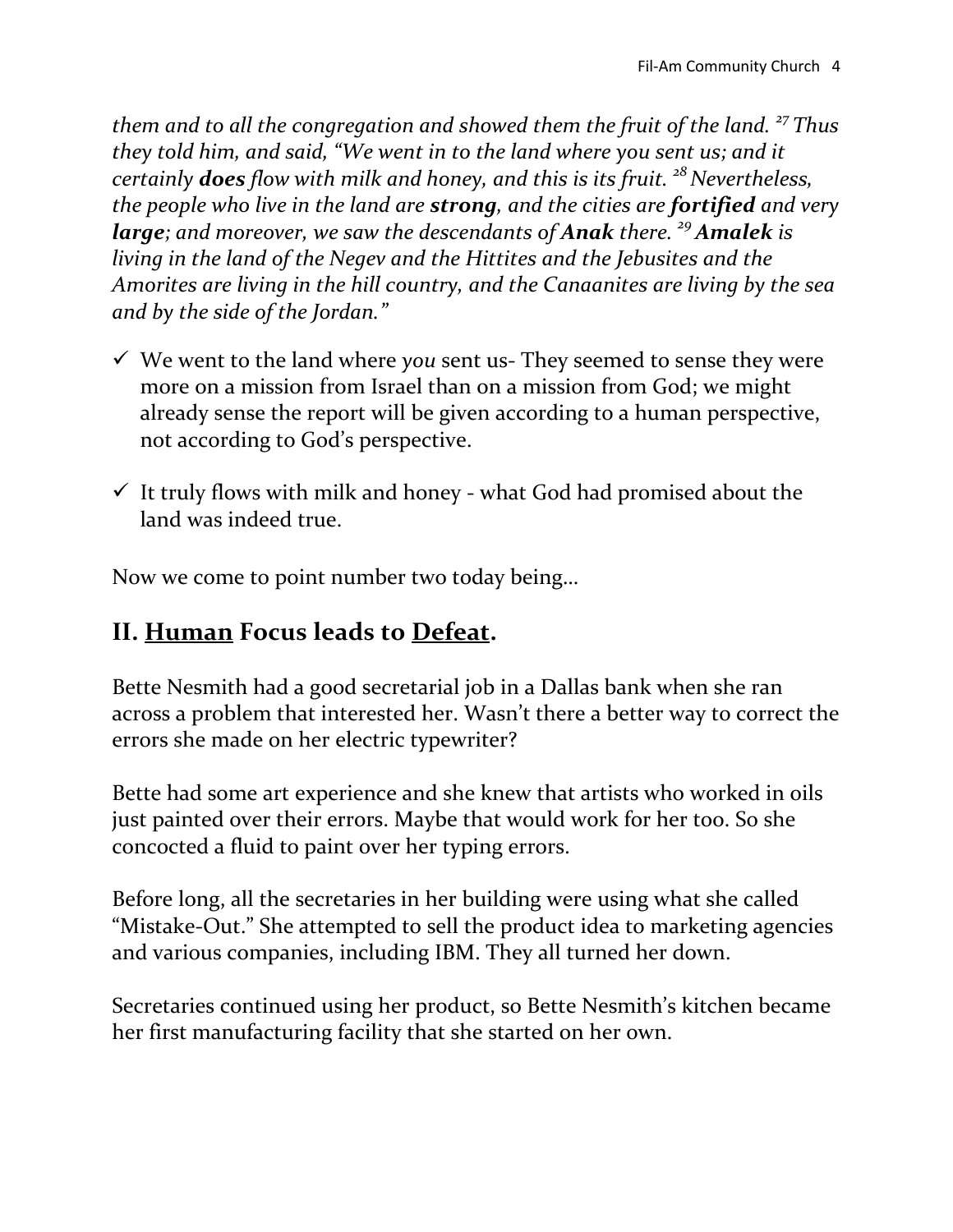When Bette Nesmith sold the enterprise, the tiny white bottles were earning \$3.5 million annually on sales of over \$ 38 million. The buyer was Gillette Company and the sale price was \$ 47.5 Million dollars.

- **Nevertheless**: "nevertheless" means "despite all of that." At that moment, Moses, and every man of faith in Israel should have cried out and said, "**Nevertheless nothing**!
- Despite God's faithful promise, **the people who dwell in the land are strong**.
- Despite God's faithful promise, **the cities are fortified and very large**.
- Despite God's faithful promise, **we saw the descendants of Anak** [a tribe of large men] **there**.
- Despite God's faithful promise, **the Amalekites dwell . . . the Amorites dwell, the Canaanites dwell** - all the land is taken up, there are no vacancies!
- $\checkmark$  Nevertheless the people who dwell in the land are strong; the cities **are fortified and very large; moreover we saw the descendants of Anak there**: It is hard to imagine a report *more* unbelieving and unfaithful to God than this; a report that recognizes the faithfulness of God's promise, the truth of His word, and yet says, "Despite all that . . ."

Another way of looking at it is to ask, what the 2 spies were focusing on…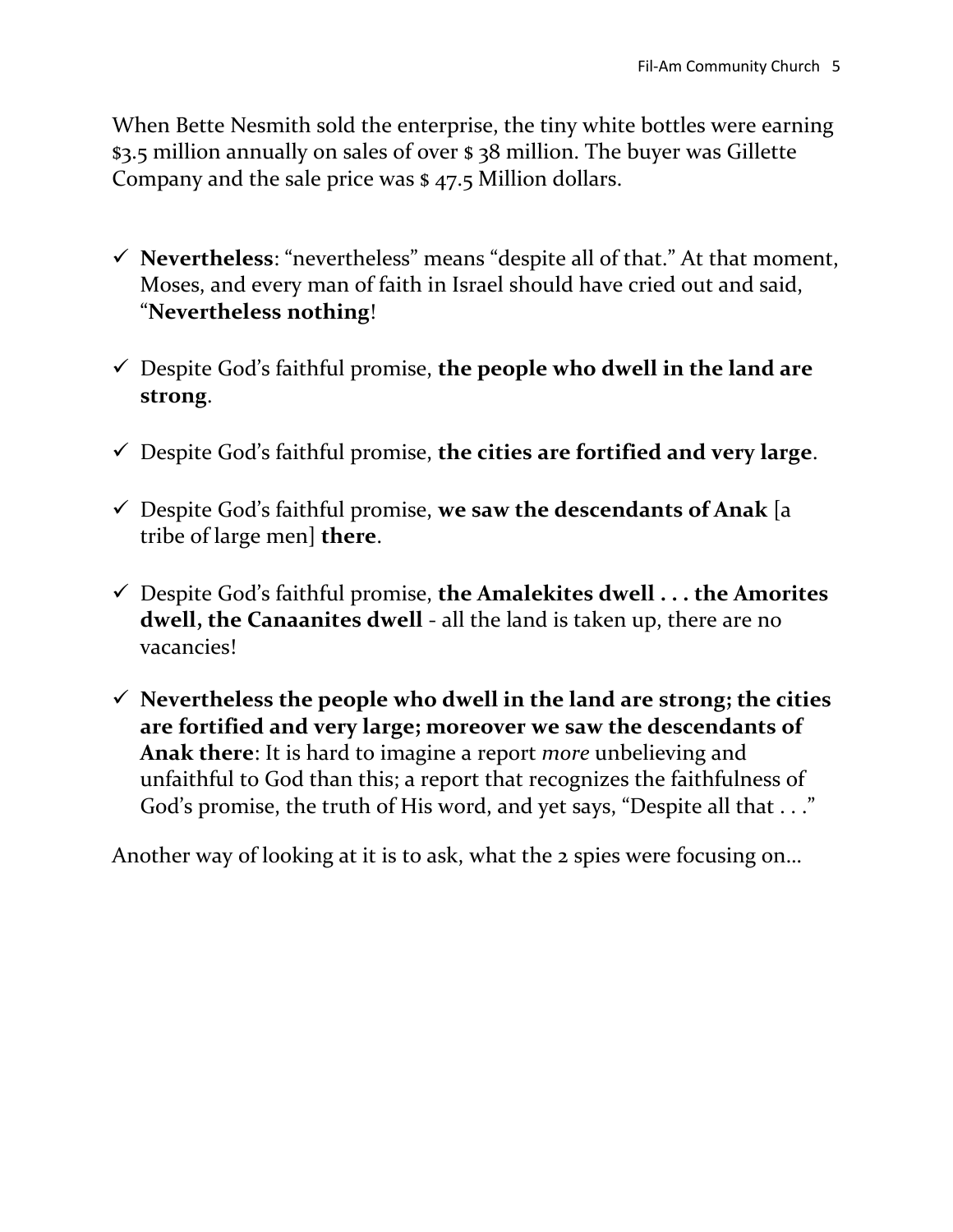## **III. God Focus leads to Victory!**

Liu Chi Kung, who placed second to Van Cliburn in the 1948 Tchaikovsky competition, was imprisoned a year later during the Cultural Revolution in China. During the entire seven years he was held, he was denied the use of the piano. Soon after his release, however, he was back on tour.

Critics wrote in astonishment that his musicianship was better than ever. How did you do this a critic asked, as you had no chance to practice for the last seven years?

I did practice, Liu replied, every day, I rehearsed every piece I have ever played, note by note, in my mind.

- $\checkmark$  **Strength** of the **Enemy**. How many times when called upon to do a task by God and our first thought is on how hard this is or how we will not be able to do it, instead of God.
- **Condition** of the **Cities**. "The cities are walled and are great (mighty).
- $\checkmark$  **Size** of the **Enemy** the opposition's size is always a killer.
- $\checkmark$  **Numbers** of the **Enemy** the whole country was filled with Israel's enemy.

What should they have been focusing on?

The miracles the Lord had already done. **1 Sam. 17:34-37.** So much of the times we don't get victory because we lose our steady focus.

They should have been focused on God's power and resources.

- **Ex. 12:30-31-** How the Lord had changed Pharaoh's heart
- **Ex. 12:35-36-** How the Lord had materially blessed them
- **Ex. 13:17-21-** How the Lord had led them.

In spite of the Obstacle in his way or fear Caleb faithfully objected.

Numbers 13:30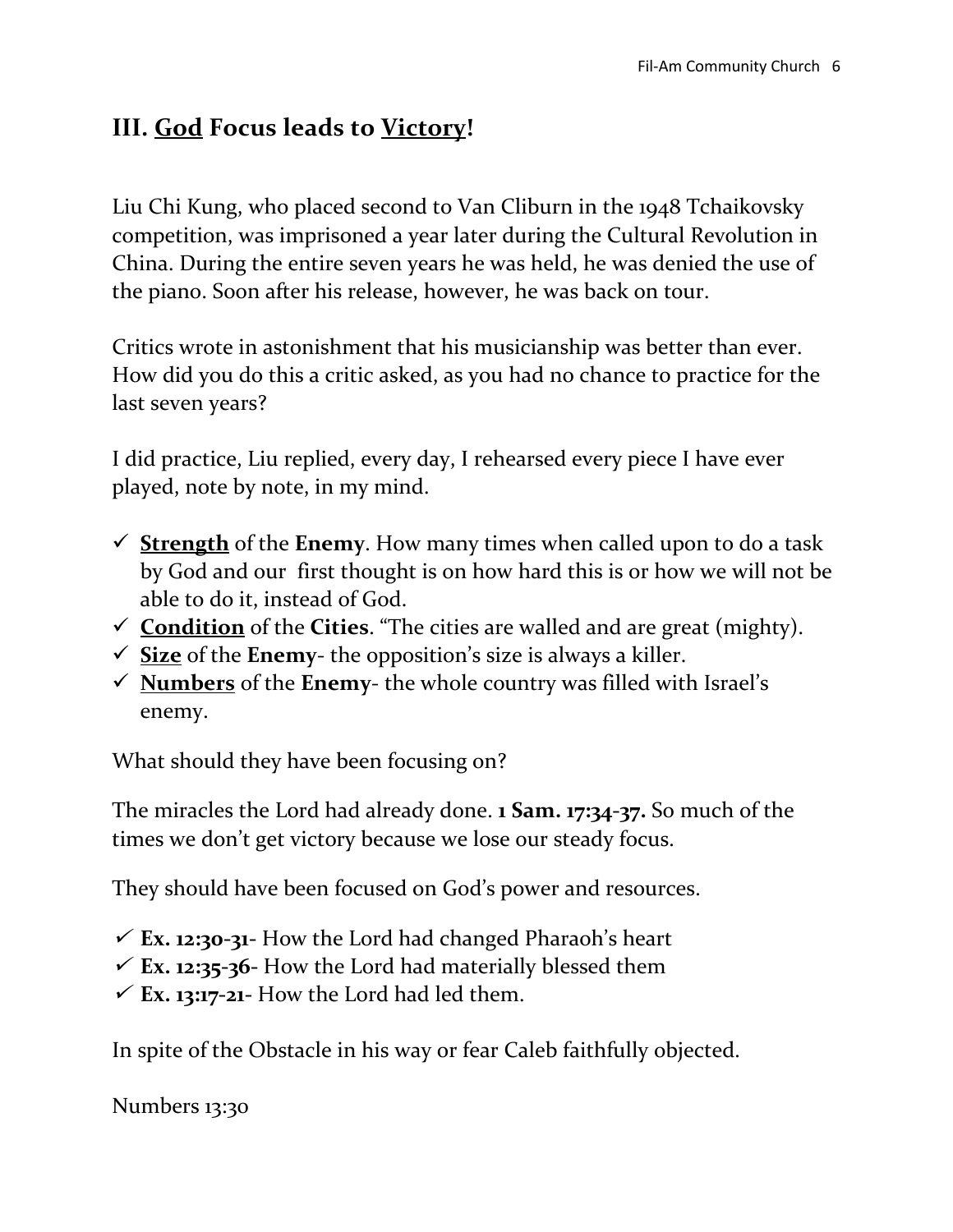<sup>30</sup> Then Caleb quieted the people before Moses and said, "We should by all *means go up and take possession of it, for we will surely overcome it."*

- Caleb blessed forever! commanded the people to immediately (**at once**) trust and obey God and to take the land, because God had made them able.
- **Let us go up at once and take possession**: It took great courage for this man to stand against the tide of unbelief, of doubt.
- $\checkmark$  Joshua and Caleb said to tell them the people in the land are the ones that should be afraid, not us!

The other spies respond to Caleb. Numbers 13: 31-33

*<sup>31</sup> But the men who had gone up with him said, "We are not able to go up against the people, for they are too strong for us." <sup>32</sup> So they gave out to the sons of Israel a bad report of the land which they had spied out, saying, "The land through which we have gone, in spying it out, is a land that devours its inhabitants; and all the people whom we saw in it are men of great size. <sup>33</sup> There also we saw the Nephilim (the sons of Anak are part of the Nephilim); and we became like grasshoppers in our own sight, and so we were in their sight."*

It is amazing how a group of people can look at the same thing and come away with completely different outlook on what they saw.

They saw the same things on their reconnaissance

- $\checkmark$  The same grapes,
- $\checkmark$  The same men,
- $\checkmark$  The same land,
- $\checkmark$  The same cities
- $\checkmark$  The same Opportunities

One can come away singing in faith, and the other is filled with a sense of certain doom.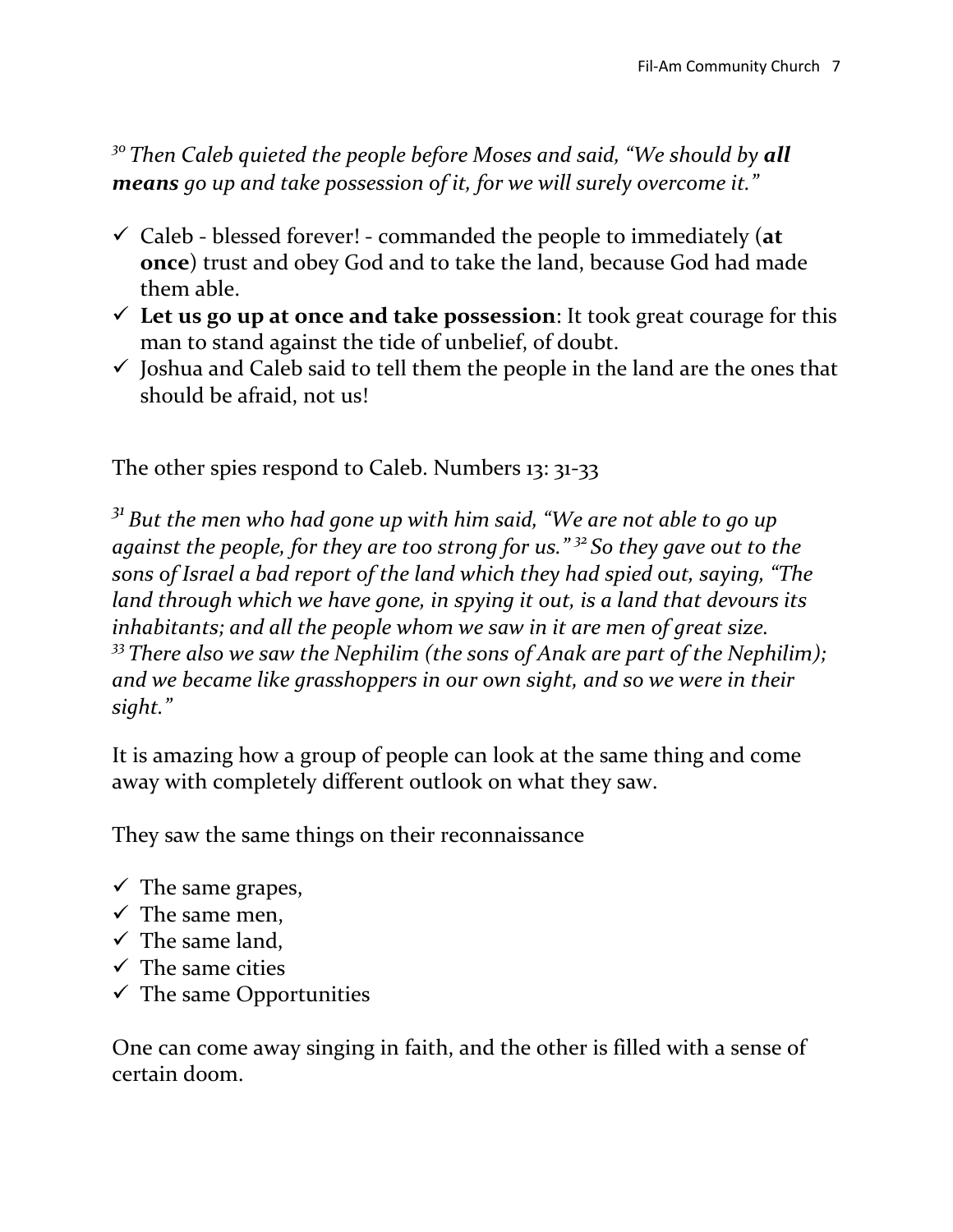Both groups of spies saw the same things but drew different conclusions. As stated they both saw what God said was true about the land, (it was Awesome)

- $\checkmark$  The Ten measured it by the difficulties against them.
- $\checkmark$  The two measured it as difficulties against God, they put the Obstacles into proper perspective, (Conquerable with God)

Here is the million dollar question will you live by Faith or by Calculation? The Lord knew the Israelites would need another lesson in faith. Sometimes the Lord has to lead us on detours for his glory.

Worry does not empty tomorrow of its sorrow; it empties today of its strength. – Corrie Boom

### **IV. Why are Obstacles so Effective?**

One reason is **FEAR!** Fear defined:

- $\checkmark$  A feeling of agitation and anxiety caused by the presence or imminence of danger.
- $\checkmark$  Extreme reverence or awe, as toward a supreme power.
- $\checkmark$  Courage is not the absence of fear, but rather the judgment that something else is more important than fear. – Ambrose Redmond
- $\checkmark$  Your talent is God's gift to you, what you do with it is your gift back to God. –Leo Buscaglia
- $\checkmark$  To succeed you must first improve, to improve you must first practice, to practice you must first learn, and to learn you must first fail.- Wesley Woo
- $\checkmark$  The man who follows a crowd will never be followed by a crowd.-R.S. Donnell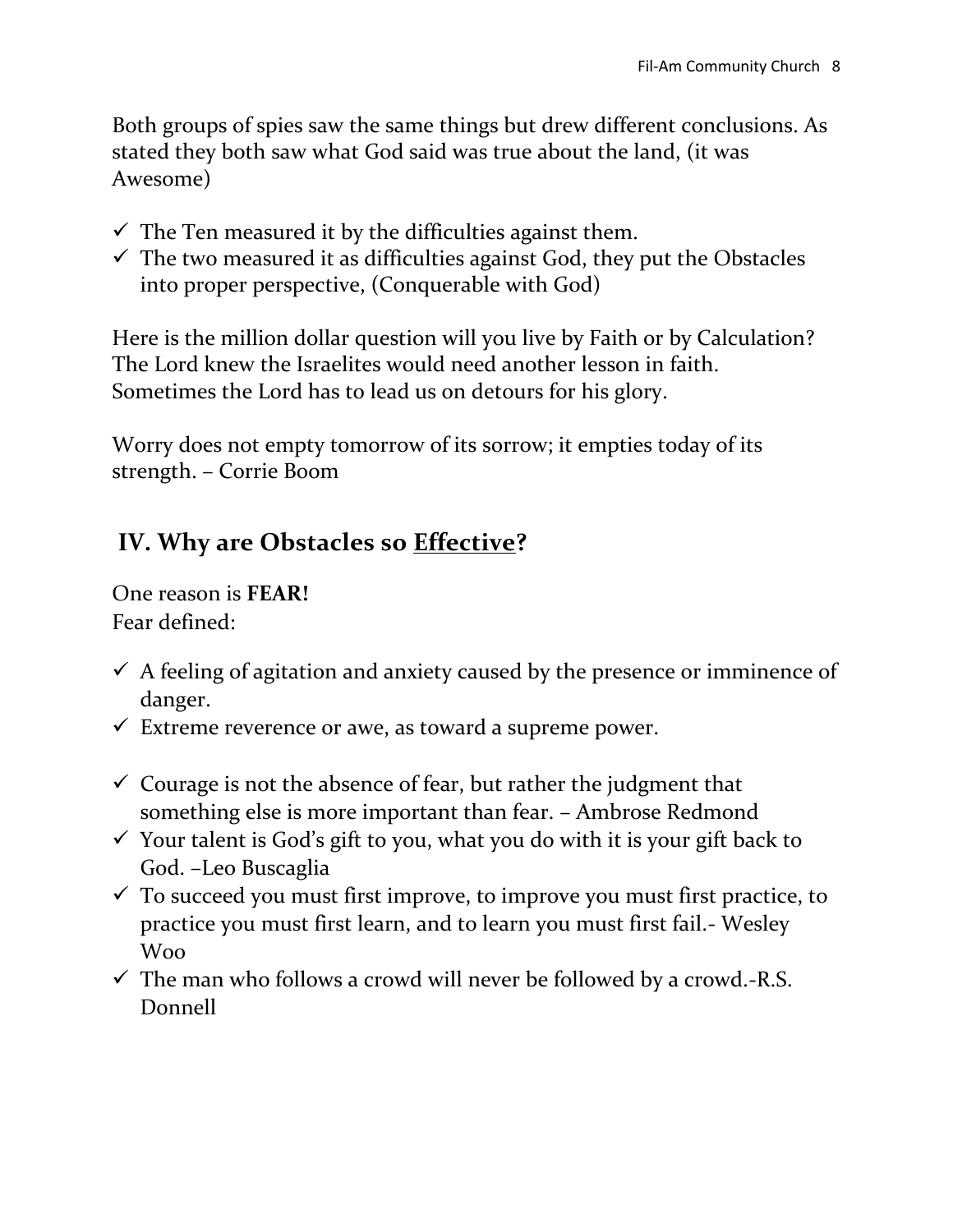#### **The Right Kind of Fear;**

- $\checkmark$  Fear of the Lord is the beginning of knowledge (Proverbs 1:7)
- $\checkmark$  Fear of the Lord will cause one to hate evil (Proverbs 8:13)
- $\checkmark$  Fear of the Lord will prolong life (Proverbs 10:27)
- $\checkmark$  Fear of the Lord leads to satisfying life (Proverbs 19:23)

The remarkable thing about fearing God is that when you gear God, you fear nothing else, whereas if you do not fear God, you fear everything else. The Wrong Kind of Fear, Top 12 fears (phobias) of people today;

| Speaking before a group $(40\%)$         | Heights $(30\%)$            |
|------------------------------------------|-----------------------------|
| Insects and Bugs $(20\%)$                | Financial problems $(20\%)$ |
| Deep Water $(20\%)$                      | Disease $(20\%)$            |
| Death $(20\%)$                           | Flying $(20\%)$             |
| Loneliness $(15%)$                       | Dogs $(10\%)$               |
| Driving or even riding in a Car $(10\%)$ | Darkness $(10\%)$           |

#### **Fear** = **F**alse **E**ducation **A**ppearing **R**eal.

Fear makes the wolf bigger than he is; fear makes man believe the worst. (Unknown) Fear is the sand in the machinery of life. (E Stanley Jones) Here is a poll of teenagers and what they fear;

Failing in School (44%) Loneliness (33%) Not Having a Boyfriend/Girlfriend (30%) Rejection (38%)

Such fears have often led young people to…

- Lie
- $\checkmark$  Cheat
- $\checkmark$  Steal
- $\checkmark$  Get in the wrong Crowd
- $\checkmark$  Give in to improper sexual advances